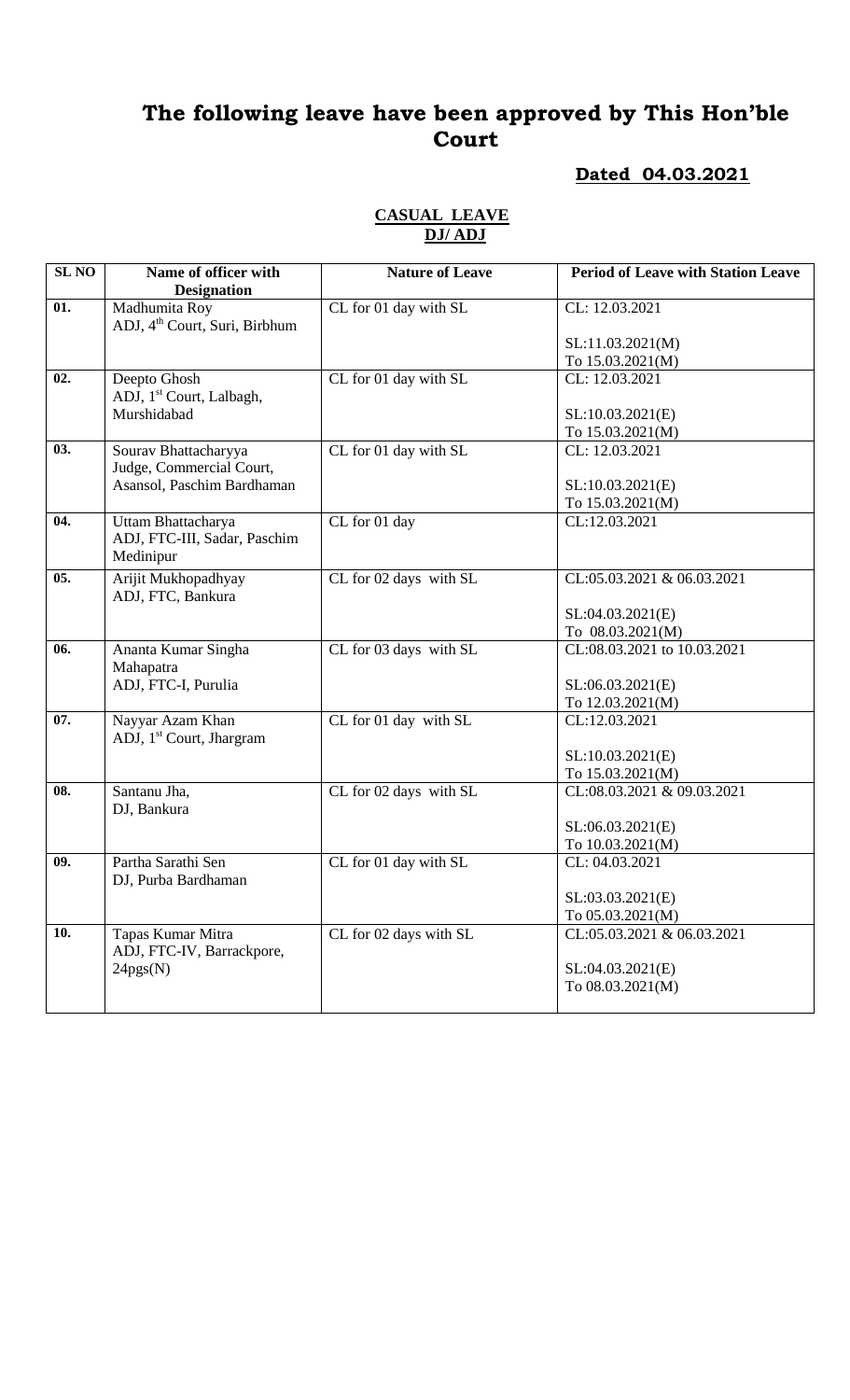| <b>SL NO</b> | Name of officer with<br><b>Designation</b>                          | <b>Nature of Leave</b>   | <b>Period of Leave with Station</b><br>Leave |
|--------------|---------------------------------------------------------------------|--------------------------|----------------------------------------------|
| 11.          | Sandip Karmakar<br>ADJ, FTC-II, Contai, Purba<br>Medinipur          | Station leave permission | SL:06.03.2021(E)<br>To 08.03.2021(M)         |
| 12.          | Santanu Dutta<br>ADJ, Dinhata, Cooch Behar                          | Station leave permission | SL:26.03.2021(E)<br>To $30.03.2021(M)$       |
| 13.          | Sarbani Mallick Chattopadhyay<br>ADJ, 1 <sup>st</sup> Court, Howrah | Station leave permission | SL:04.03.2021(E)<br>To $05.03.2021(M)$       |

 Sd/- **Registrar (Judicial Service)**

# **The following leave have been approved by This Hon'ble Court**

#### **Dated 04.03.2021**

| <b>SL NO</b> | Name of officer with<br><b>Designation</b>               | <b>Nature of Leave</b> | <b>Period of Leave with Station Leave</b>                |
|--------------|----------------------------------------------------------|------------------------|----------------------------------------------------------|
| 01           | Ananta Kumar Bardhan<br>ADJ, FTC-1, Bongaon,<br>24pgs(N) | CL for 01 day with SL  | CL:02.03.2021<br>SL: 01.03.2021(E)<br>To $03.03.2021(M)$ |

#### **CASUAL LEAVE DJ/ ADJ**

Sd/- **Registrar (Judicial Service)**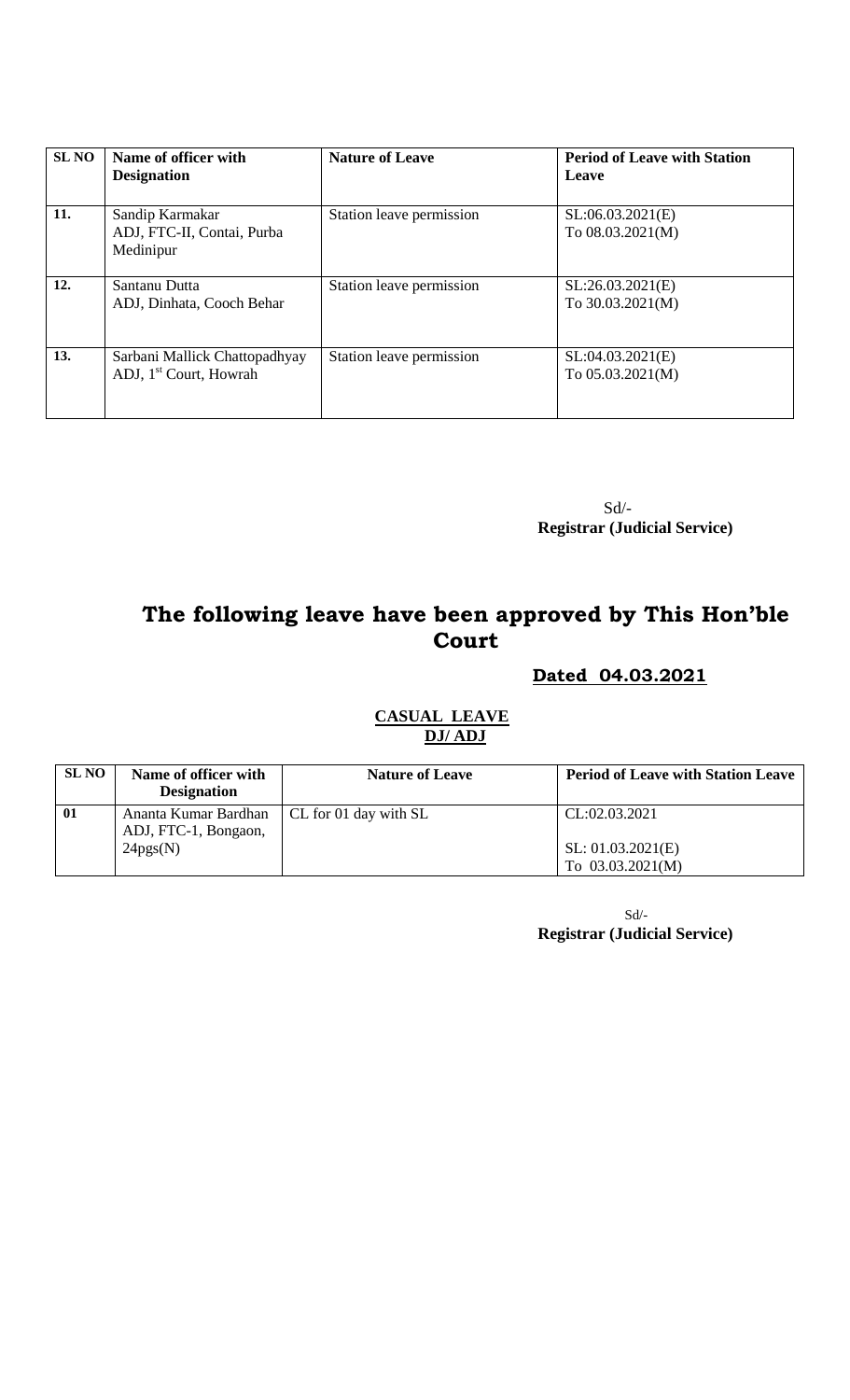# **The following leave have been approved by This Hon'ble Court**

#### **Dated: 04.03.2021**

|          | ******                                                                                  |                           |                                           |  |  |
|----------|-----------------------------------------------------------------------------------------|---------------------------|-------------------------------------------|--|--|
| SL<br>NO | Name of officer with Designation                                                        | <b>Nature of Leave</b>    | <b>Period of Leave with Station Leave</b> |  |  |
| 01.      | Sri Dwijendra Nath Roy Barman<br>ADJ, 1 <sup>st</sup> Court, Raiganj, Uttar<br>Dinajpur | Commuted Leave for 7 days | From 19.02.2021 to 25.02.2021             |  |  |

### **ADJ/DJ**

## **CJ(SD)**

| SL  | Name of officer with Designation                                                     | <b>Nature of Leave</b>     | <b>Period of Leave with Station Leave</b> |
|-----|--------------------------------------------------------------------------------------|----------------------------|-------------------------------------------|
| NO  |                                                                                      |                            |                                           |
| 02. | Sri Ayan Majumder<br>$CJ(SD)$ , 1 <sup>st</sup> Court, Asansol, Paschim<br>Bardhaman | Commuted Leave for 07 days | From 16.02.2021 to 22.02.2021             |

## **JM**

| SL<br>NO. | Name of officer with Designation                                                   | <b>Nature of Leave</b>     | <b>Period of Leave with Station Leave</b> |
|-----------|------------------------------------------------------------------------------------|----------------------------|-------------------------------------------|
| 03.       | Sri Aneek Banerjee<br>Metropolitan Magistrate, 18 <sup>th</sup> Court,<br>Calcutta | Commuted Leave for 18 days | From 05.02.2021 to 22.02.2021             |

Sd/-  **Registrar (Judicial Service)**